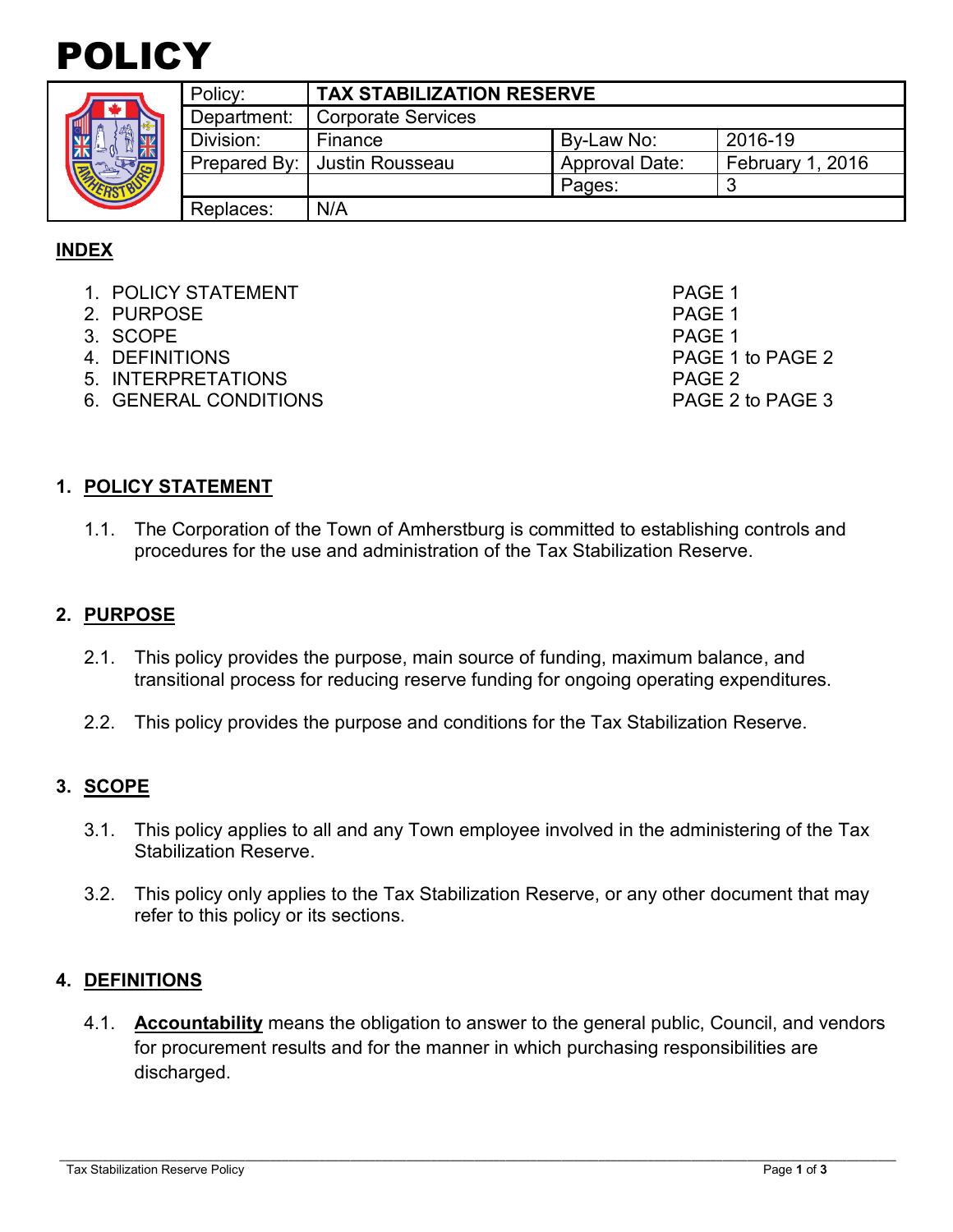- 4.2. **Chief Administrative Officer (CAO)** is the Chief Administrative Officer for the Corporation of the Town of Amherstburg, which includes the roles and responsibilities as laid out in Section 229 of the Municipal Act, 2001.
- 4.3. **Clerk** is the Municipal Clerk for the Corporation of the Town of Amherstburg, which includes the roles and responsibilities as laid out in Section 228 of the Municipal Act, 2001.
- 4.4. **Council** refers to the current elected Council for the Corporation of the Town of Amherstburg. This includes, as an entirety, the Mayor, Deputy Mayor and Councillors.
- 4.5. **Director** is the person responsible for direction and operational control of a division as defined on the Town's organizational structure.
- 4.6. **Manager** reports directly to a Director (or the CAO in some instances) and who is responsible for a department within a division of the Corporation, as defined on the Town's organizational structure.
- 4.7. **Senior Management Team (SMT)** is comprised of the Chief Administrative Officer and the Directors. If a Director is unavailable, a delegate may be assigned.
- 4.8. **Town** is the Corporation of the Town of Amherstburg.
- 4.9. **Treasurer** is the Treasurer for the Corporation of the Town of Amherstburg, which includes the roles and responsibilities as laid out in Section 286 of the Municipal Act, 2001.

# **5. INTERPRETATIONS**

5.1. Any reference to this Policy to any statute or any section of a statute shall, unless expressly stated, be deemed to be reference to the statute as amended, restated or re-enacted from time to time. Any references to a By-law or Town policy shall be deemed to be a reference to the most recent passed policy or By-law and any replacements thereto.

# **6. GENERAL CONDITIONS**

6.1. The Tax Stabilization Reserve is intended to stabilize tax increases from year to year and is an Equity Reserve of the Town of Amherstburg.

## 6.2. **Use of Reserve**

- 6.2.1. The reserve is to be used for the following purposes:
	- 6.2.1.1. A contingency fund for operational emergencies, urgent or contingency capital expenditures, and to compensate for unplanned revenue reductions with significant financial impacts.